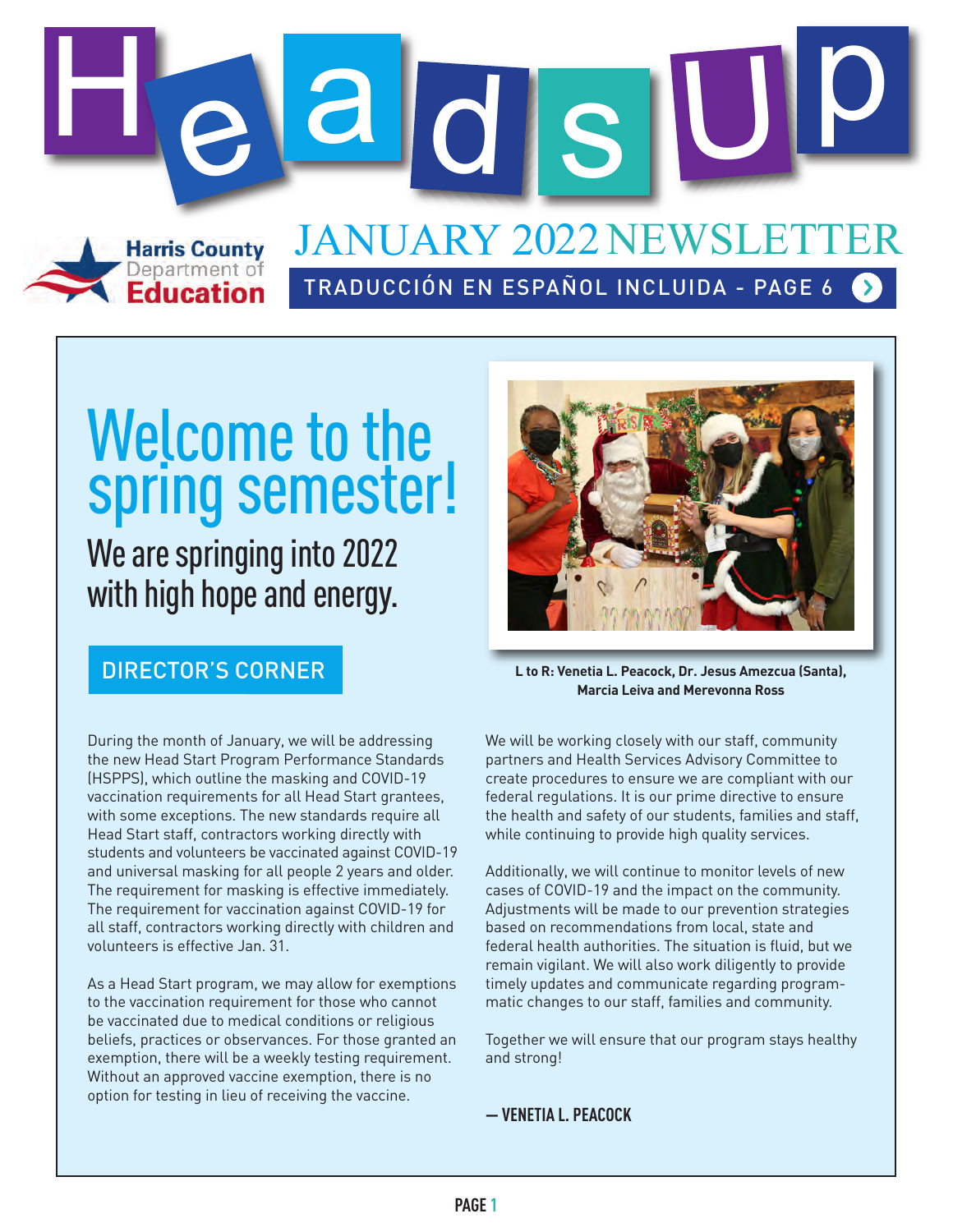



**Destini Rhodes -Bates Recipient Alionuska M. Perez -Bates Recipient**



**Danny Norris, HCDE Board of Trustees President and Venetia L. Peacock, Senior Director**

### Making wishes for wheels come true

**T**wo Head Start moms now have<br>the peace of mind of owning a<br>reliable car since being awarded<br>the 2021 Bates Collision Centers the peace of mind of owning a the 2021 Bates Collision Centers Responsible Parenting Award. Sheffield mom Destini Rhodes was presented with a 2011 Equinox and Pugh mom Alionuska Perez received a 2013 Mazda 3 at two separate special events in December.

"This award is about somebody who is really determined to take care of their family," said Leila Bates, owner with her husband Lee of Bates Collision Centers in Baytown and Channelview.

 Bates said despite their hardships both women, single moms, have been working hard to move their families forward by setting goals and working towards those goals. By taking away

the burden of transportation, Bates said more opportunities will be available to both of them.

 Rhodes, 28, had been borrowing a car to transport her two youngest children, 4 year-old Jo'el, who has autism, and Sofia, 3, to school and get to and from work as a teaching assistant and college. Rhodes is studying for an associate's degree in early education. Despite the load, Rhodes has stayed involved in the education needs of all her children, including 12 yearold Serina.

 "A reliable car would take a lot of stress out of my life, and I won't be so dependent on others," Rhodes stated.

 Perez, who has a son Jencarlos , 3, and a 19 year-old daughter Adianet, has been using the train to get to

and from work cleaning buildings. Jencarlos' father helps with childcare.

 "A car would enable me to participate in more activities with Jencarlos and to take him to the park," she stated.

 The award also came with gifts from the Bates' employees, vendors, family and friends, including oil change and six months of car insurance from AMI & Bayer Heritage Federal Credit Union.

 "I have to give credit to our team – they are the ones volunteering their time – all hands were on deck for this," Bates said of the 23-year tradition of giving reliable vehicles to deserving families in need.



### Campuses alive with music!

The sound of music or some version of it will no doubt be reverberating through<br>campuses this spring, thanks to a recent gift of more than 1,000 instruments<br>from Virginia-based Balint Charities. Students have access to egg campuses this spring, thanks to a recent gift of more than 1,000 instruments from Virginia-based Balint Charities. Students have access to egg shakers,

tambourines, bells, rattles, drums and rhythm sticks, tools that not only provide an early introduction to music, but also help spur educational success, according to research.

 "Even something as simple as a shaker can help children learn timing and team work while activating brain development as a precursor to math," founder Kathleen Christesen said. "Both music and math involve patterns, and music notes have numerical connections and number of beats."

 Founded by Christesen in 2013 to honor her parents, Fran and Barb Balint, the charity was created to nurture children's capacity for educational success by providing books, Barb's Books, and musical instruments, Fran's Bands, to schools and early childhood centers that could not otherwise afford them. Christesen said they started helping HCDE Head Start with donations of books in the wake of Hurricane Harvey and have since donated almost 8,000 books in total.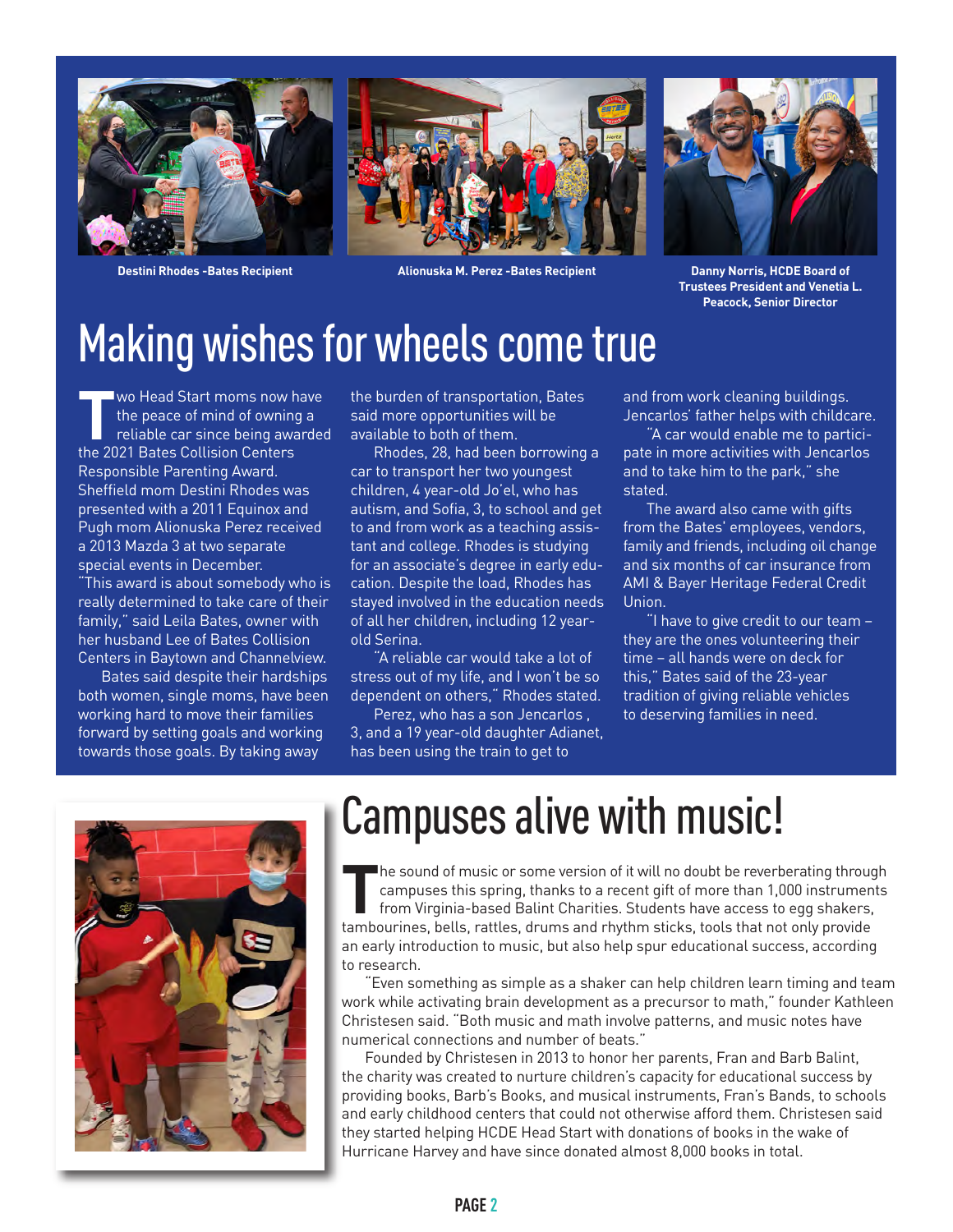### Recruitment for 2022-23 school year gears up

Ith the goal of attaining full enrollment for the 2022-<br>23 school year after adjusted COVID capacity for a<br>year, administrators are calling on parents, staff and 23 school year after adjusted COVID capacity for a year, administrators are calling on parents, staff and the community to spread the word about the benefits of the Head Start and Early Head Start programs.

 No one knows better about the benefits of Head Start than parents, especially those who keep coming back. Take Mayra Delgado, who has two children, 4 year-old Lizett and 2 year-old Gabriel, enrolled in Tidwell's Early Head Start and Head Start programs. Both her 12 year-old and 19 year-old children also went to Tidwell.

 "I love it – they're being taught a lot of stuff, not just educational but about behavior and getting along with other kids," Delgado said.

 Delgado, who cleans houses for a living, wouldn't have been able to afford to pay for day care for her children, nor the interventions required for Lizett's speech problems, had it not been for Head Start, which is free to families who qualify. Though she hasn't tapped into any of the other resources available to families, she knows she could if she needed them.

 Jasmine Imo, Health and Family Services Manager, said the benefits of Head Start and Early Head Start for children and families are wide-ranging. Children receive a strong educational foundation in a supportive environment that helps them thrive and form healthy relationships and prepares them for success in kindergarten and beyond. Families, meanwhile, have access to resources, such as help finding a medical and dental home, career counseling, financial support and overall family goal setting.

 "The added benefit is that all families who come through Head Start will always be connected to the Head Start family, because we treat each student and family like our own," Imo said.

 The year-round Early Head Start program is for children up to 3 years. Head Start is for children 3-5 years and follows a traditional school calendar. **To apply, visit www.hcde-texas. org/head-start or call 713-672-9343.**

### EHS-CCP expands as need grows

**T**he owner of Community Partners FifthWard Early Childhood Development Center said working with Early Head Start-Childcare Partners (EHS-CCP) means she is able to offer more services to families that need them and continue to provide high quality child care.

 "I thought going with a major program like Early Head Start would be beneficial, because it's very hands-on," Alice Kirkmon said. "You're working with a well-trained crew, and we're getting extra training."

 Kirkmon has 16 Early Head Start slots for babies and toddlers at the northeast Houston site, 3917 Collingsworth Street. She also operates Community Partners at Kashmere Gardens.

 Kirkmon's facility is one of two private child care sites that have been added to EHS-CCP, bringing the total to six. The other is Successful Starters Learning Academy II, 10635 Homestead Rd., also in northeast Houston, which also has 16 slots for infants and toddlers. Other EHS-CCP programs include Kool Kids, John G. Jones, Lets Learn and Purpose Kids.

 Jamese Stancill, Assistant Director of Child Care Partnerships, said by adding more early child care partners they can help increase the quality of child care and early learning opportunities in the community and provide a wider range of services to families in need in the service area. In addition, partners have access to support with operations, licensing, mentoring and development and parent and staff training through Early Head Start.

 "It also allows children in lower socio-economic households to have the healthy and enriching experiences they need to realize their full potential," Stancill said.

 Kirkmon hopes to continue her collaboration with Early Head Start at two more sites she is planning to open this year at Kashmere and Wheatley High Schools. Those sites will be part of a training program for high school students who want to earn credits related to early childhood education.

#### HOLIDAY PHOTOS

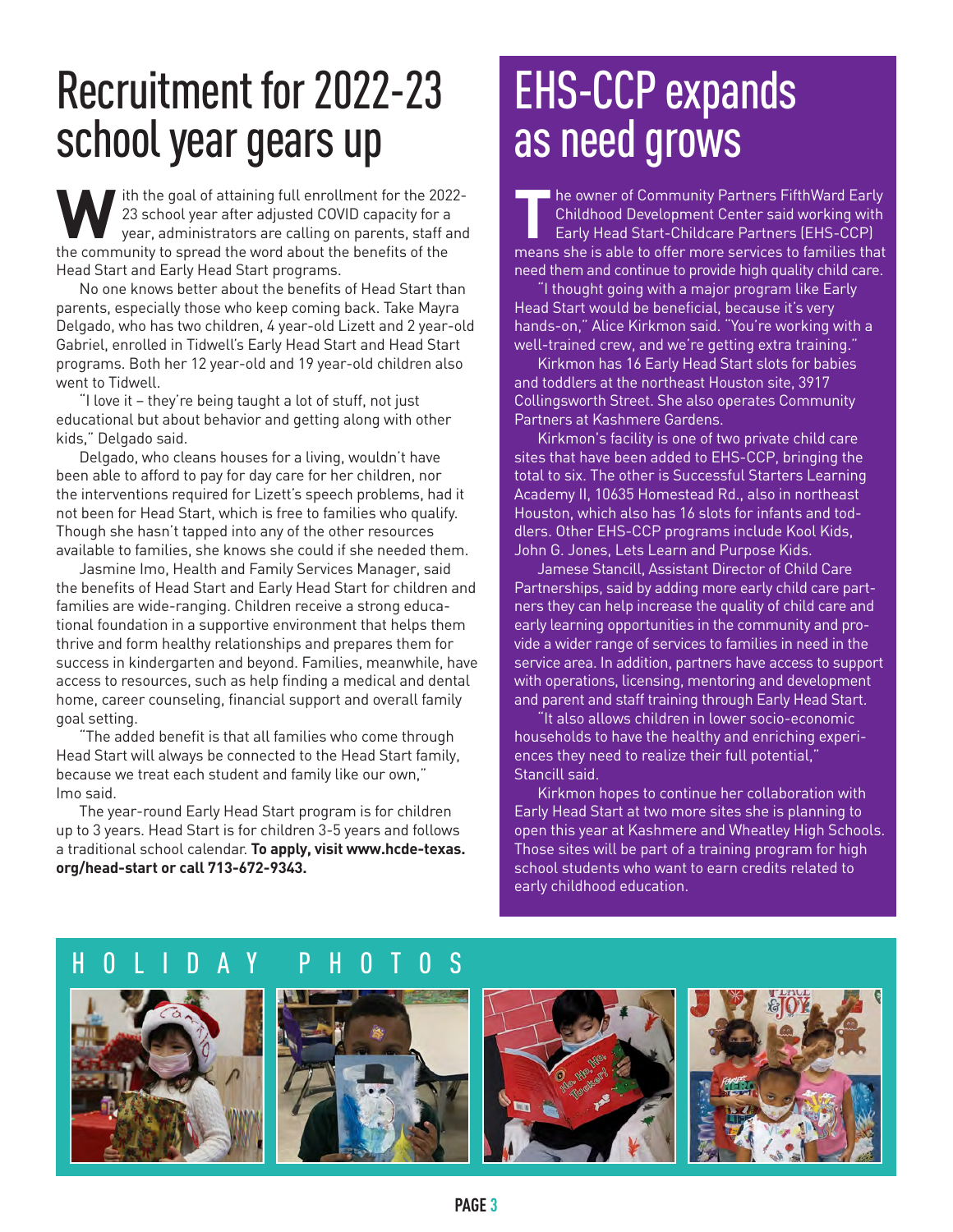

### Thank You- Houston Children's Charity

**More than 360 HCDE Head Start students and their siblings received gifts over the holiday season through the Houston Children's Charity Christmas Program. Armando Rodriguez, Community Partnerships Manager, thanks Rebecca Hernandez, the charity's Program Services Manager, for making these resources available to Head Start families.** 

# COVID-19 protocols remain in place



Though campuses plan to return to full enrollment this semester,<br>rules to prevent the spread of COVID-19 will continue. Everyone,<br>including students 2 years and older, is required to wear a mask<br>on campuses. In addition, a rules to prevent the spread of COVID-19 will continue. Everyone, including students 2 years and older, is required to wear a mask on campuses. In addition, a recent federal mandate requires all staff to be vaccinated by Jan. 31, with exemptions for certain medical conditions and religious beliefs.

 "COVID-19 is still present in our community," said Gulshan Rahman, Assistant Director of Compliance and Family Services. "As the situation with the virus changes, we will adapt our practices accordingly."

 Campuses will continue daily COVID-19 screenings that encompass a daily symptom assessment and temperature check. Should anyone be exposed to COVID-19, they must report it to the Campus Manager or Assistant Campus Manager. Students and staff who haven't been vaccinated must quarantine for 14 days from the date of exposure. Fully vaccinated staff members may return to work after providing required documentation and if they have no symptoms. Volunteer opportunities are still limited.

 "Since there isn't a vaccine available yet for young children, the best protection against COVID-19 is to wear a mask and continue proven safety methods such as washing hands, cleaning and sanitizing, and making sure that everyone who can gets a vaccine," Rahman said.

 Rahman said parents should keep in mind that the rules for Head Start students are different from the rules for school-aged children. Schools have to follow Texas Education Agency rules, whereas Head Start must follow rules from the Department of Health and Human Services under the federal government, Texas Child Care Licensing and Harris County Health Authority.

# **HCDE Head Start** is hiring

**T**he need to staff two new Early Head Start programs and a shortfall of eligible teaching staff has opened up opportunities for would-be teachers and teaching assistants at HCDE Head Start campuses. As of late 2021, there were around 50 vacancies for Teachers and Assistant Teachers in Early Head Start and Head Start campuses across the service area. In addition, there is a need for clerks, Family Services Providers, coordinators and cooks.

 Human Resources Coordinator Laura Nilon-Williams said they have been advertising heavily in print media, television, on billboards, college job boards, social media and sites such as Indeed.com, Zip-Recruiter, Monster.com, United Way and Handshake. Nilon-Williams said salary also plays a factor for the labor shortfall. **To apply for a position at HCDE Head Start, visit www.hcde-texas.org.**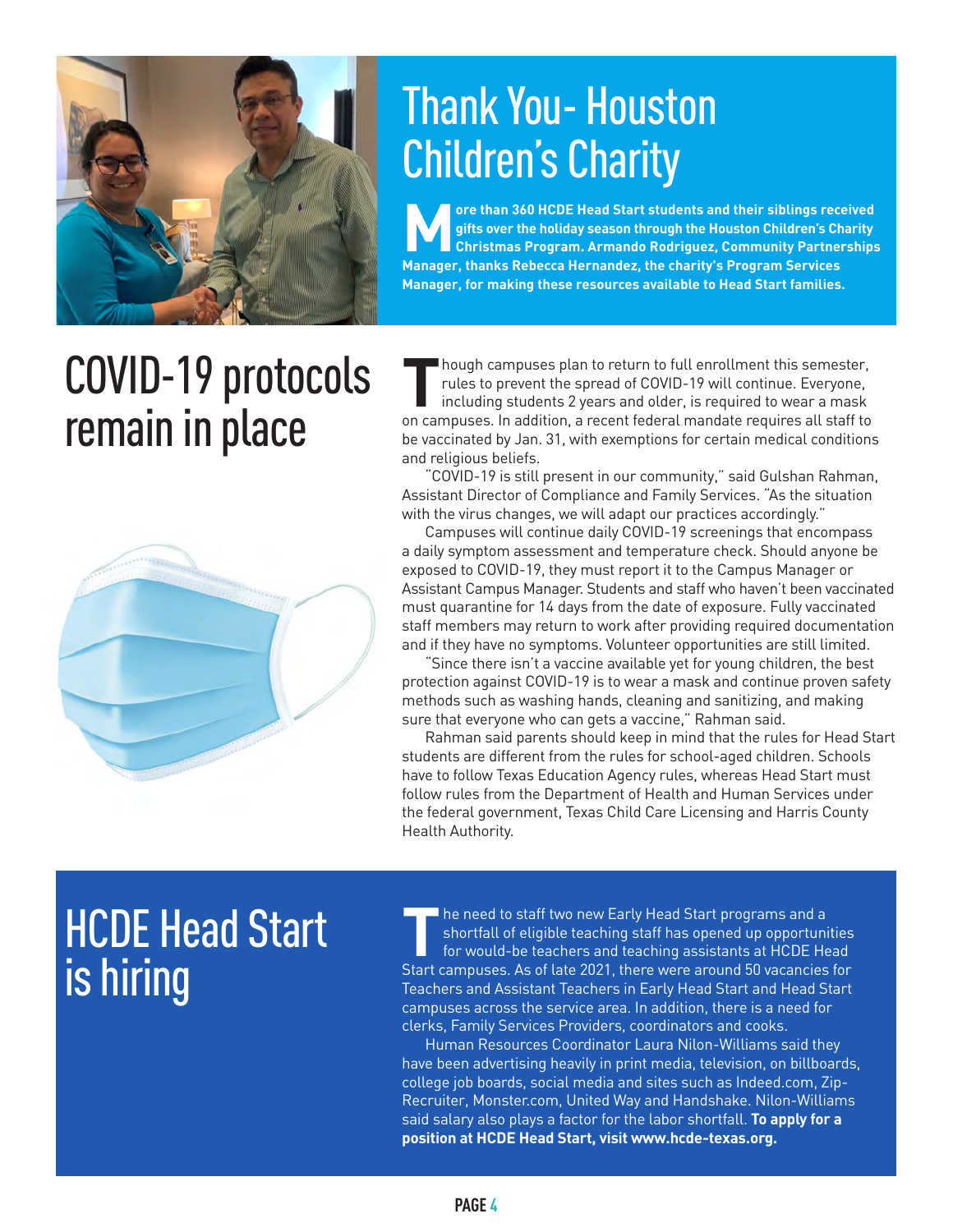#### MARK YOUR CALENDAR

#### **JANUARY**

| 5-21Student Assessments     |
|-----------------------------|
| (DOGAN & FONWOOD)           |
| 10-24Student Assessments    |
| (ALL OTHER CAMPUSES)        |
|                             |
| (ALL CAMPUSES CLOSED)       |
|                             |
| 28-29 Staff Development Day |
|                             |

#### **FEBRUARY**

| 1-9Student Assessments              |
|-------------------------------------|
| (DOGAN & FONWOOD)                   |
| 7-10 Parent/Child Food Science Fair |
| 11Staff Development Day             |
| (ALL CAMPUSES)                      |
|                                     |
|                                     |

#### **MARCH**

| (BAYTOWN & JD WALKER) |
|-----------------------|
|                       |
| (ALL OTHER CAMPUSES)  |
|                       |
|                       |
| (DOGAN & FONWOOD)     |

#### **APRIL**

| 1Staff Development Day             |
|------------------------------------|
| 4-8 Week of the Young Child        |
|                                    |
|                                    |
| 19.         Policy Council meeting |
| 28-29 Student Assessments          |
| (DOGAN & FONWOOD)                  |
| 18-29 Student Assessments          |
| (ALL OTHER CAMPUSES)               |

#### **MAY**

| 2-27Student Assessments             |
|-------------------------------------|
| (DOGAN & FONWOOD)                   |
| 17 Policy Council Celebration       |
| 19-20Parent/Teacher Conference #2   |
| 27 Early dismissal (ALL CAMPUSES)   |
| 27Last day of school (ALL CAMPUSES) |
|                                     |
|                                     |

Check with each Center Manager for details of these and other happenings, as dates may vary for each center

### Campuses to celebrate Week of the Young Child

**H**ead Start campuses will be celebrating the Week of the Young Child April 4 – 8 in recognition of early childhood programs and  $\blacksquare$  services. While plans may change depending on the situation with COVID-19, campuses will offer tours for community partners and parents on April 5 and 7, bring in Community Readers and put on other fun activities.

 The Education and Special Services Team have been working on putting together a fun-filled week that celebrates early learning and young children and brings families and communities together. "We look forward to celebrating all the important things we do for children and families and to highlighting our wonderful staff," HCDE Senior Director Venetia L. Peacock said.

 Parents are an integral part of the celebrations and are encouraged to get involved by helping campus staff come up with fun ideas and activities for students throughout the week and to assist in any way possible to make the events at their campus a success. Campuses will have hands-on activities with themes for each day — Music Monday, Tasty Tuesday, Work together Wednesday, Artsy Thursday, Family Friday. To volunteer, parents should contact their Campus Manager or Assistant Campus Manager.

# Spring Break activities

**S**pring Break in Houston is a great time to get outside and enjoy the weather and take advantage of the many fun activities that families can do together, and they don't have to cost an arm and leg! Here are a few suggestions to get going:

- n Hermann Park encompasses a lake with pedal boats, Japanese Garden, rail ride for children, trails, Miller Outdoor Theater, barbecue and picnicking areas and playground. **Hermannpark.org**
- n Houston Zoo is free on the first Tuesday of the month. **Houstonzoo.org**
- n Deussen Park on Lake Houston offers boating, trails, picnic area, playgrounds and duck pond. **Hcp1.net/parks/AlexanderDeussen**
- Discovery Green in downtown Houston offers art exhibits, boating, splash pad, playground, picnic areas, a stage and putting green. **discoverygreen.com**
- $\blacksquare$  Museum of Fine Arts Houston offers free admission on Thursdays. **mfah.org**
- $\blacksquare$  . The Menil Collection has a terrific and varied art collection that is . free and is set in lovely grounds, ideal for a picnic. **Menil.org**
- $\blacksquare$  The Children's Museum Houston has free family night on Thursdays. **cmhouston.org**
- Kemah Boardwalk is destination with restaurants, amusement rides and shopping. **Kemah Boardwalk.com**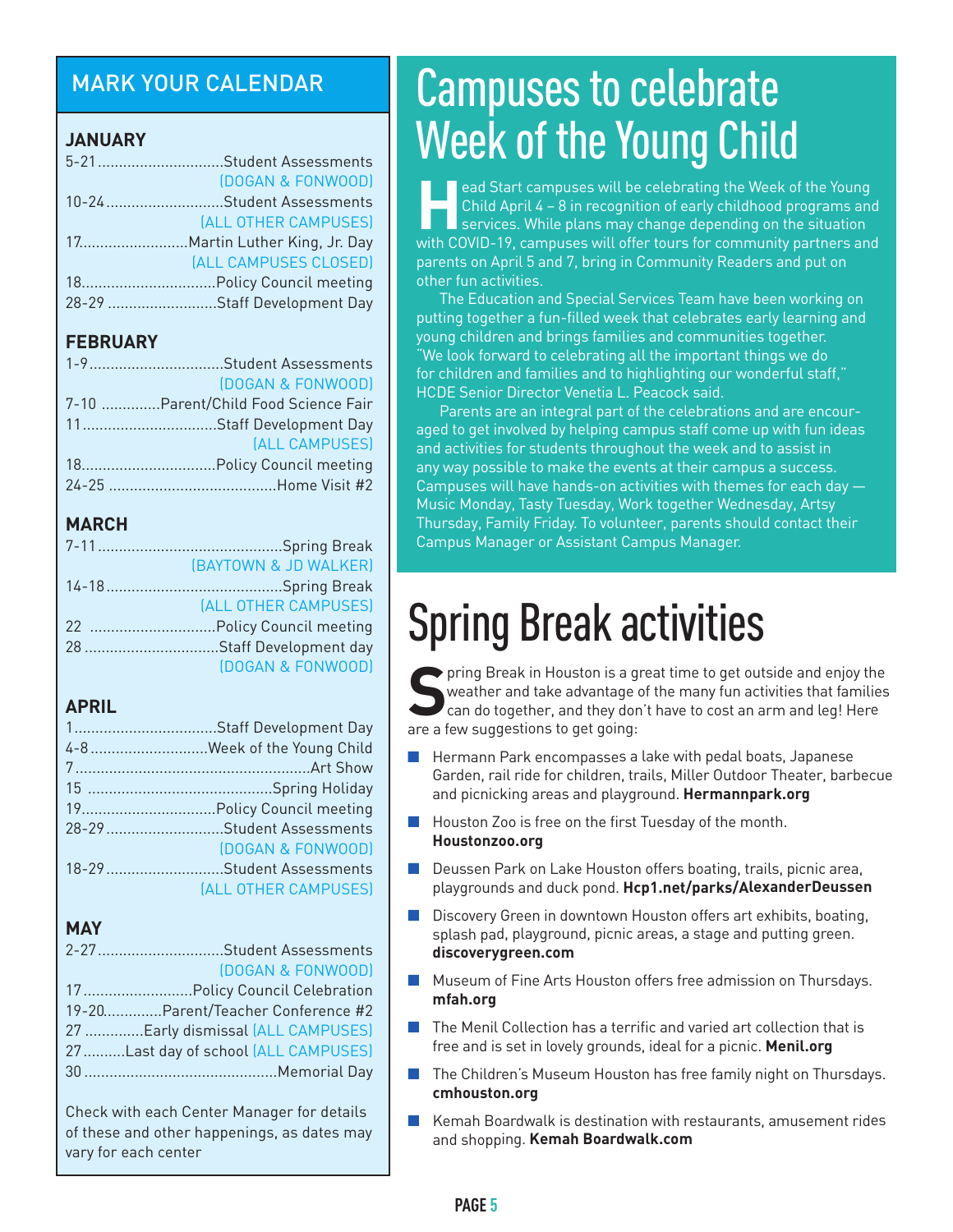

### ENERO2022 NEWSLETTER

# ¡Bienvenidos al semestre de la primavera!

Education

Estamos entrando en 2022 con mucha esperanza y energía.

#### RINCÓN DEL DIRECTOR **Venetia L. Peacock, Senior Director**

Durante el mes de enero, abordaremos las nuevas Normas de Desempeño del Programa Head Start (HSPPS, por sus siglas en inglés), que describen los requisitos de uso de máscara y vacunación contra el COVID-19 para todos los beneficiarios de Head Start, con algunas excepciones. Las nuevas normas exigen que todo el personal de Head Start, los contratistas que trabajan directamente con los estudiantes y los voluntarios se vacunen contra el COVID-19 y el uso de máscara universal para todas las personas de 2 años o más. El requisito de uso de máscara entra en vigor de forma inmediata. El requisito de vacunación contra el COVID-19 para todo el personal, los contratistas que trabajan directamente con los niños y los voluntarios entra en vigor el 31 de enero.

Como programa de Head Start, podemos permitir exenciones al requisito de vacunación para aquellos que no pueden ser vacunados debido a condiciones médicas o creencias, prácticas u observancias religiosas. Para los que se les conceda una exención, habrá un requisito de prueba semanal. Sin una exención de vacunación aprobada, no existe la opción de realizar la prueba en vez de recibir la vacuna.



Trabajaremos estrechamente con nuestro personal, los socios de la comunidad y el Comité Asesor de Servicios de Salud para crear procedimientos que garanticen que cumplimos con nuestras normas federales. Nuestra directiva principal es asegurar la salud y seguridad de nuestros estudiantes, familias y personal, mientras continuamos proporcionando servicios de alta calidad.

Además, seguiremos vigilando los niveles de nuevos casos de COVID-19 y el impacto en la comunidad. Se realizarán ajustes en nuestras estrategias de prevención basados en las recomendaciones de las autoridades sanitarias locales, estatales y federales. La situación es fluida, pero seguimos atentos. También trabajaremos con diligencia para proporcionar actualizaciones oportunas y comunicar los cambios programáticos a nuestro personal, las familias y la comunidad.

¡Juntos garantizamos que nuestro programa se mantenga sano y fuerte!

**— VENETIA L. PEACOCK**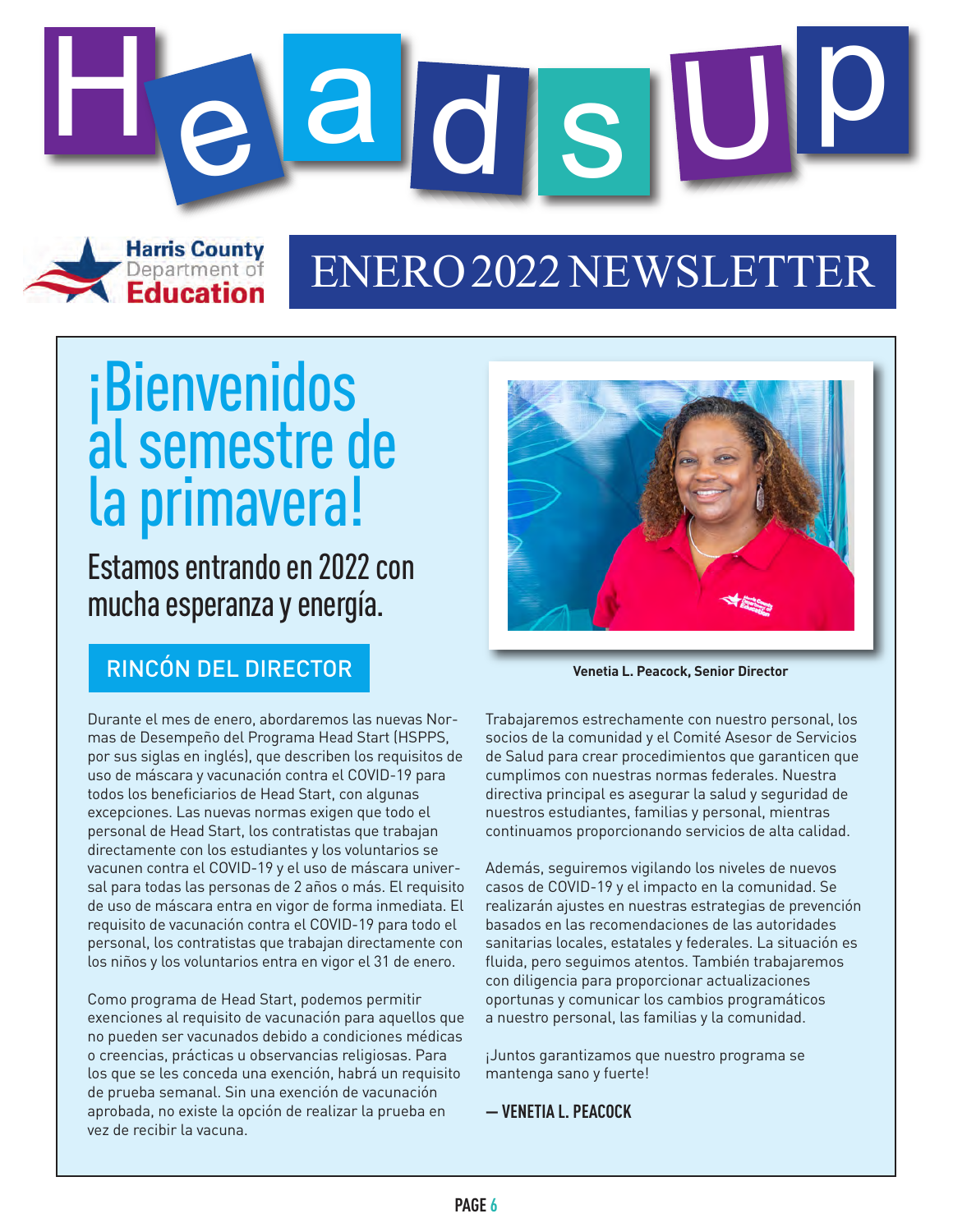

**Destini Rhodes -Bates Recipient Alionuska M. Perez -Bates Recipient**





**Venetia L. Peacock, Senior Director and David W. Brown, HCDE Board Trustee**

#### Haciendo realidad el deseo de tener auto

son mamás de Head Start<br>
ahora tienen la tranquilide<br>
desde que fueron premiadas con ahora tienen la tranquilidad de poseer un auto confiable desde que fueron premiadas con el premio 2021 a la paternidad responsable de Bates Collision Centers. La mamá de Sheffield, Destini Rhodes, recibió un 2011 Equinox y la mamá de Pugh, Alionuska Pérez, recibió un 2013 Mazda 3 en dos eventos especiales separados en diciembre.

 "Este premio se refiere a alguien que está realmente decidido a cuidar

de su familia", dijo Leila Bates, propietaria con su marido Lee de Bates Collision Centers en Baytown y Channelview.

 Rhodes, de 28 años, había estado pidiendo prestado un auto para llevar y traer a sus dos hijos menores de la escuela y para ir y venir del trabajo como asistente de enseñanza y de la universidad. Rhodes está estudiando para obtener un título de asociada en educación temprana. Pérez, que tiene un hijo de 3 años y una hija de 19, ha

estado utilizando el tren para ir y volver del trabajo de limpieza de edificios y para dejar a su hijo.

 Los autos venían con todo tipo de regalos de empleados, proveedores, familiares y amigos, incluido el cambio de aceite y 6 meses de seguro para el auto de AMI Insurance y Bayer Heritage Federal Credit Union.

 "Fue un esfuerzo de equipo", dijo Bates sobre la tradición de 23 años de entregar vehículos fiables a familias necesitadas.



### Los campus se animan con el sonido de la música

El sonido de la música, o alguna versión de ella, resonará sin<br> **El duda en los campus esta primavera, gracias a una reciente<br>
donación de más de 1.000 instrumentos realizada por Balin<br>
Charities con sede en Virginia, Los** duda en los campus esta primavera, gracias a una reciente donación de más de 1.000 instrumentos realizada por Balint Charities, con sede en Virginia. Los estudiantes tienen acceso a maracas con forma de huevo, panderetas, campanas, sonajeros, tambores y palos rítmicos, instrumentos que no solo proporcionan una introducción temprana a la música, sino que también ayudan a estimular el éxito educativo, según las investigaciones. Fundada por Kathleen Christesen en 2013 en honor a sus padres, Fran y Barb Balint, la organización benéfica se creó para fomentar la capacidad de los niños para el éxito educativo proporcionando libros, Barb's Books, e instrumentos musicales, Fran's Bands, a las escuelas y centros de primera infancia que no podrían permitírselo de otro modo. La organización benéfica ha donado casi 8.000 libros en total a Head Start de HCDE.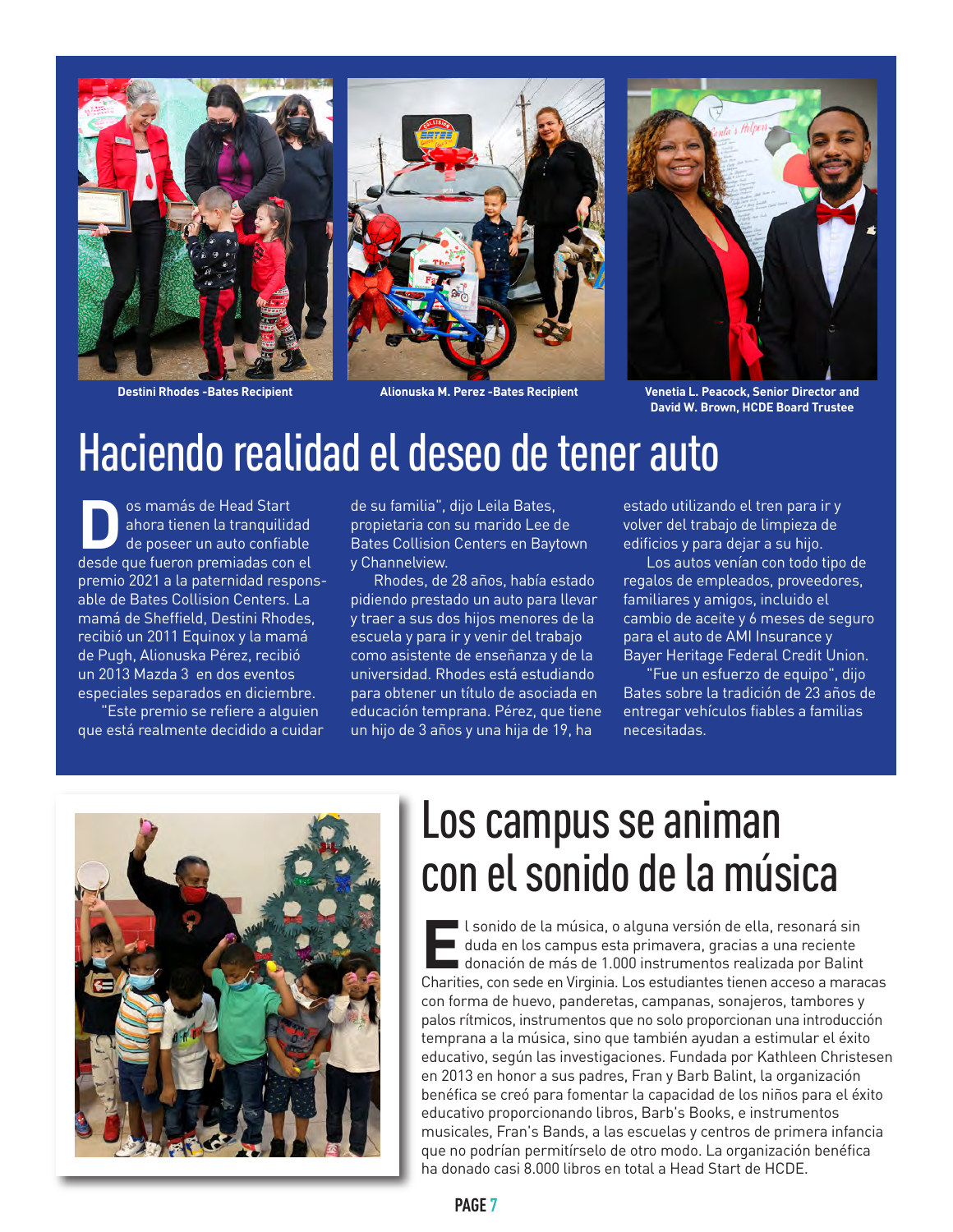### El reclutamiento para el año escolar 2022-23 se prepara

**Con el objetivo de lograr la matrícula total para el año**<br>
COVID durante un año, los administradores llaman a los<br>
padres al personal y a la comunidad a correr la yoz sobre los escolar 2022-23 después de ajustar la capacidad por padres, al personal y a la comunidad a correr la voz sobre los beneficios de los programas Head Start y Early Head Start.

 Mayra Delgado, que tiene dos hijos, Lizett de 4 años y Gabriel de 2 años, inscritos en los programas Early Head Start y Head Start de Tidwell, conoce muy bien los beneficios. Delgado, que se gana la vida limpiando casas, no habría podido pagar la guardería de sus hijos, ni las intervenciones necesarias para los problemas de habla de Lizett, de no haber sido por el programa Head Start, que es gratuito para las familias que califican. Nina Pines dijo que los programas de Tidwell han sido increíbles para su hijo Karry, de 4 años, y su hija de acogida Daisy, de 3 años. La madre de cinco hijos elogió al personal por su apoyo, capacidad de respuesta y disponibilidad. También aprecia el hecho de poder llamar al centro a cualquier hora del día.

 Jasmine Imo, gerente de Servicios de Salud y Familia, dijo que los niños de Head Start y Early Head Start, reciben una sólida base educativa en un entorno de apoyo que los prepara para el éxito en kínder y más allá, mientras que las familias tienen acceso a muchos recursos, tales como ayuda para encontrar un centro médico y dental, asesoramiento profesional y ayuda con la renta y la

comida. El programa Early Head Start, que funciona todo el año, es para niños de hasta 3 años. Head Start es para niños de 3 a 5 años. Para postularse, visite **www.hcde-texas.org/ head-start** o llame al 713-672-9343.

### EHS-CCP se amplía a medida que crece la necesidad

**El Programa de Asociaciones de Cuidado de Niños<br>La de Early Head Start (EHS-CCP, por sus siglas<br>La en inglés) cuenta ahora con 6 socios desde<br>Rue Community Partners EifthWard Early Childhood** de Early Head Start (EHS-CCP, por sus siglas que Community Partners FifthWard Early Childhood Development Center y Successful Starters Learning Academy II se incorporaron el año pasado. Los dos sitios privados de cuidado de niños, ambos ubicados en el noreste de Houston en el área de servicio de Head Start de HCDE, cada uno ofrece 16 plazas de Early Head Start para bebés y niños pequeños. Los otros socios son Cool Kids, John G. Jones, Let's Learn y Purpose Kids.

 Jamese Stancill, Director Adjunto de Asociaciones de Cuidado de Niños, dijo que mediante la colaboración con más sitios que ofrecen cuidado infantil temprano pueden ayudar a aumentar la calidad y la cantidad de cuidado de niños y oportunidades de aprendizaje temprano, y al mismo tiempo prestar servicios de apoyo para las familias de bajos ingresos. Además, los socios tienen acceso al apoyo con las operaciones, la concesión de licencias, la tutoría y el desarrollo y la capacitación de los padres y el personal a través de Early Head Start.

 "(Las colaboraciones) permiten a los niños de hogares de bajo nivel socioeconómico tener las experiencias saludables y enriquecedoras que necesitan para desarrollar todo su potencial", dijo Stancill.

#### HOLIDAY PHOTOS

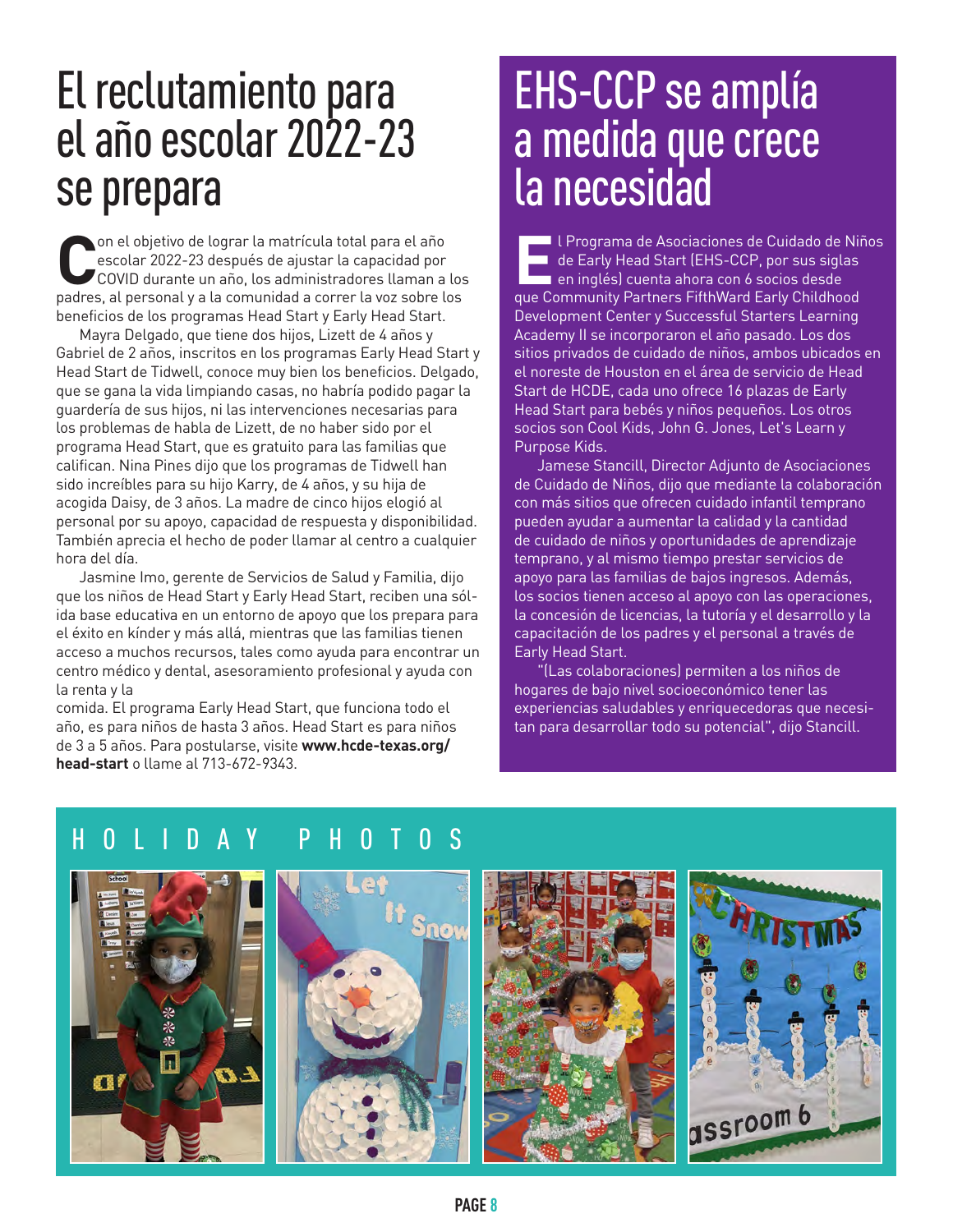

# Gracias - Houston Children's Charity

ESTA de 360 estudiantes de Head Start de HCDE y sus hermanos<br>
recibieron regalos durante la época de fiestas a través del Prog<br>
de Navidad de Houston Children's Charity. Armando Rodrigue.<br>
Coronte de Acociaciones Comunitar **recibieron regalos durante la época de fiestas a través del Programa de Navidad de Houston Children's Charity. Armando Rodriguez, Gerente de Asociaciones Comunitarias, agradece a Rebecca Hernandez, Gerente de Servicios de Programas de la organización benéfica, por poner estos recursos a disposición de las familias de Head Start.** 

### Se mantienen los protocolos de COVID-19



Aunque los campus tienen previsto volver a la matrícula plena este<br>
semestre, las normas para prevenir la propagación del COVID-19<br>
seguirán vigentes. Todos, incluidos los estudiantes de 2 años o<br>
más deben usar máscara en semestre, las normas para prevenir la propagación del COVID-19 seguirán vigentes. Todos, incluidos los estudiantes de 2 años o más, deben usar máscara en los campus. Además, una orden federal exige que todo el personal se vacune antes del 31 de enero, con exenciones para ciertas condiciones médicas y creencias religiosas.

 Los campus continuarán con los controles diarios de COVID-19, que incluyen una evaluación diaria de síntomas y el control de temperatura. Si alguien queda expuesto al COVID-19, debe informar a la dirección del campus. Los estudiantes y el personal que no hayan sido vacunados deberán permanecer en cuarentena durante 14 días a partir de la fecha de exposición. Los miembros del personal completamente vacunados pueden volver al trabajo tras presentar la documentación requerida y si no presentan síntomas. Las oportunidades de voluntariado siguen siendo limitadas.

 Las normas para los estudiantes de Head Start son diferentes de las normas para los niños en edad escolar. Las escuelas tienen que seguir las normas de la Agencia de Educación de Texas, mientras que Head Start tiene que seguir las normas del Departamento de Salud y Servicios Humanos del gobierno federal, de Texas Child Care Licensing y de Harris County Health Authority.

### Head Start de HCDE está **contratando**

a necesidad de dotar de personal a dos nuevos programas de<br>Early Head Start y un déficit de personal docente elegible ha<br>abierto oportunidades para futuros maestros y asistentes de Early Head Start y un déficit de personal docente elegible ha abierto oportunidades para futuros maestros y asistentes de enseñanza en los campus de Head Start de HCDE. A fines de 2021, había alrededor de 50 vacantes para maestros y asistentes de maestros en los campus de Early Head Start y Head Start en toda el área de servicio. Además, se necesitan oficinistas, proveedores de servicios familiares, coordinadores y cocineros.

 La Coordinadora de Recursos Humanos Laura Nilon-Williams dijo que han estado anunciando mucho en los medios de comunicación gráficos, la televisión, en vallas publicitarias, bolsas de trabajo de la universidad, redes sociales y sitios como Indeed.com, ZipRecruiter, Monster.com, United Way y Handshake. Nilon-Williams dijo que el salario también es un factor para la escasez de mano de obra. **Para postularse para un puesto en Head Start de HCDE, visite www.hcde-texas.org.**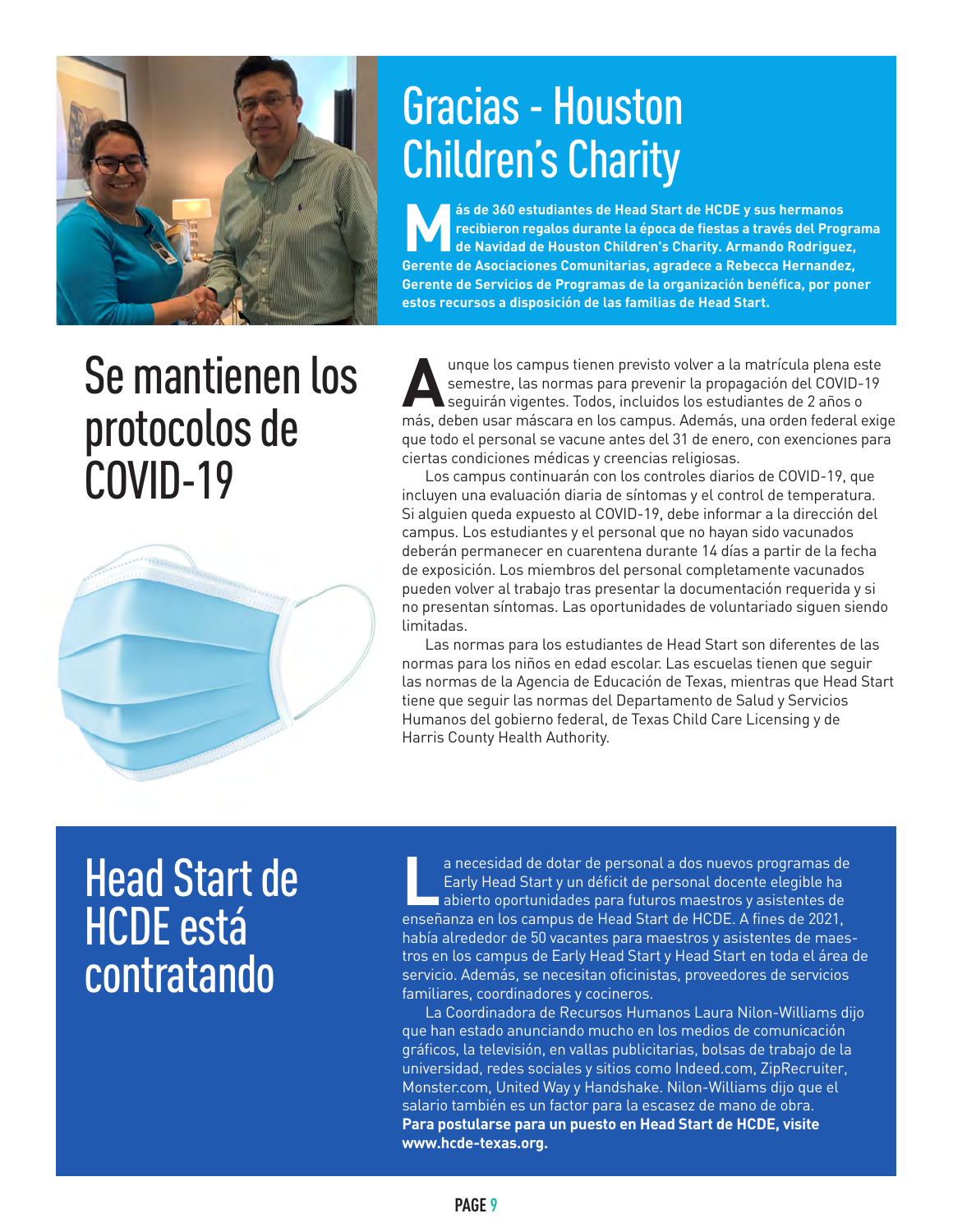#### MARQUE SU CALENDARIO

#### **ENERO**

| 5-21 Evaluaciones de los estudiantes   |
|----------------------------------------|
| (DOGAN Y FONWOOD)                      |
| 10-24  Evaluaciones de los estudiantes |
| (TODOS LOS OTROS CAMPUS)               |
| 17 Día de Martin Luther King, Jr.      |
| (TODOS LOS CAMPUS CERRADOS)            |
| 18Reunión del Consejo de Políticas     |
| 28-29 Día de desarrollo del personal   |
|                                        |

#### **FEBRERO**

|    | 1-9 Evaluaciones de los estudiantes    |
|----|----------------------------------------|
|    | (DOGAN Y FONWOOD)                      |
|    | 7-10Feria de ciencias de los alimentos |
|    | para padres y niños                    |
|    | 11 Día de desarrollo del personal      |
|    | (TODOS LOS CAMPUS)                     |
| 18 | Reunión del Consejo de Políticas       |
|    |                                        |
|    |                                        |

#### **MARZO**

| 7-11 Vacaciones de primavera        |
|-------------------------------------|
| (BAYTOWN Y JD WALKER)               |
| 14-18 Vacaciones de primavera       |
| (TODOS LOS OTROS CAMPUS)            |
| 22 Reunión del Consejo de Políticas |
| 28 Día de desarrollo del personal   |
| (DOGAN Y FONWOOD)                   |
|                                     |

#### **ABRIL**

| 1Día de desarrollo del personal          |
|------------------------------------------|
| 4-8 Semana de los niños pequeños         |
|                                          |
|                                          |
| 19.     Reunión del Consejo de Políticas |
| 28-29Evaluaciones de los estudiantes     |
| (DOGAN Y FONWOOD)                        |
| 18-29Evaluaciones de los estudiantes     |
| <b>(TODOS LOS OTROS CAMPUS)</b>          |
|                                          |

#### **MAYO**

| 2-27Evaluaciones de los estudiantes       |
|-------------------------------------------|
| (DOGAN Y FONWOOD)                         |
| 17Celebración del Consejo de Políticas    |
| 19-20  Reunión de padres y maestros n.º 2 |
| 27  Salida temprano (TODOS LOS CAMPUS)    |
|                                           |
| <b>(TODOS LOS CAMPUS)</b>                 |
|                                           |
|                                           |
| Consulte con cada Administrador de Campus |

Consulte con cada Administrador de Campus para conocer detalles sobre estos y otros eventos ya que las fechas pueden variar.

### Los campus celebrarán la Semana del Niño Pequeño

**L**os campus de Head Start celebrarán la Semana del Niño Pequeño del 4 al 8 de abril en reconocimiento a los programas y servicios de la primera infancia. Mientras que los planes pueden cambiar dependiendo de la situación con el COVID-19, los campus ofrecerán visitas para los socios de la comunidad y los padres el 5 y 7 de abril, Community Readers y otras actividades divertidas.

 Animó a los padres a participar ayudando al personal del campus con la creación de ideas y actividades divertidas para los estudiantes a lo largo de la semana y a ayudar de cualquier manera posible para que los eventos en su campus sean un éxito. Los campus tendrán actividades prácticas con temas para cada día: lunes de música, martes de sabor, miércoles de trabajo conjunto, jueves de arte, viernes de familia. Para ser voluntarios, los padres deben comunicarse con el administrador del campus o el administrador asistente del campus.

### Póngase en acción para las vacaciones de primavera

**Las vacaciones de primavera en Houston son un buen momento<br>Para salir a disfrutar del clima y aprovechar las tantas activida<br>International divertidas que las familias pueden hacer iuntas, un o tienen qu** para salir a disfrutar del clima y aprovechar las tantas actividades ■ divertidas que las familias pueden hacer juntas, ¡y no tienen que costar un ojo de la cara! Aquí hay algunas sugerencias para ponerse en marcha:

- n El Parque Hermann cuenta con un lago con barcas a pedales, un jardín japonés, un paseo en tren para niños, senderos, el teatro Miller Outdoor Theater, zonas de barbacoa y picnic y un parque infantil. **Hermannpark.org**
- n El zoo de Houston es gratuito el primer martes del mes. **Houstonzoo.org**
- $\blacksquare$  El parque Deussen, en el lago Houston, ofrece paseos en barco, senderos, zona de picnic, parques infantiles y estanque de patos. **Hcp1.net/parks/AlexanderDeussen**
- n Discovery Green, en el centro de Houston, ofrece exposiciones de arte, paseos en barco, zona de chapoteo, parque infantil, áreas de picnic, un escenario y un campo de mini golf. **discoverygreen.com**
- $\blacksquare$   $\blacksquare$  El Museo de Bellas Artes de Houston ofrece entrada gratuita los jueves. **mfah.org**
- $\blacksquare$  Menil Collection cuenta con una estupenda y variada colección de arte que es gratuita y está situada en un precioso terreno, ideal para hacer un picnic. **Menil.org**
- n Children's Museum Houston tiene una noche familiar gratuita los jueves. **cmhouston.org**
- n Kemah Boardwalk es un destino con restaurantes, atracciones y compras. **Kemah Boardwalk.com**